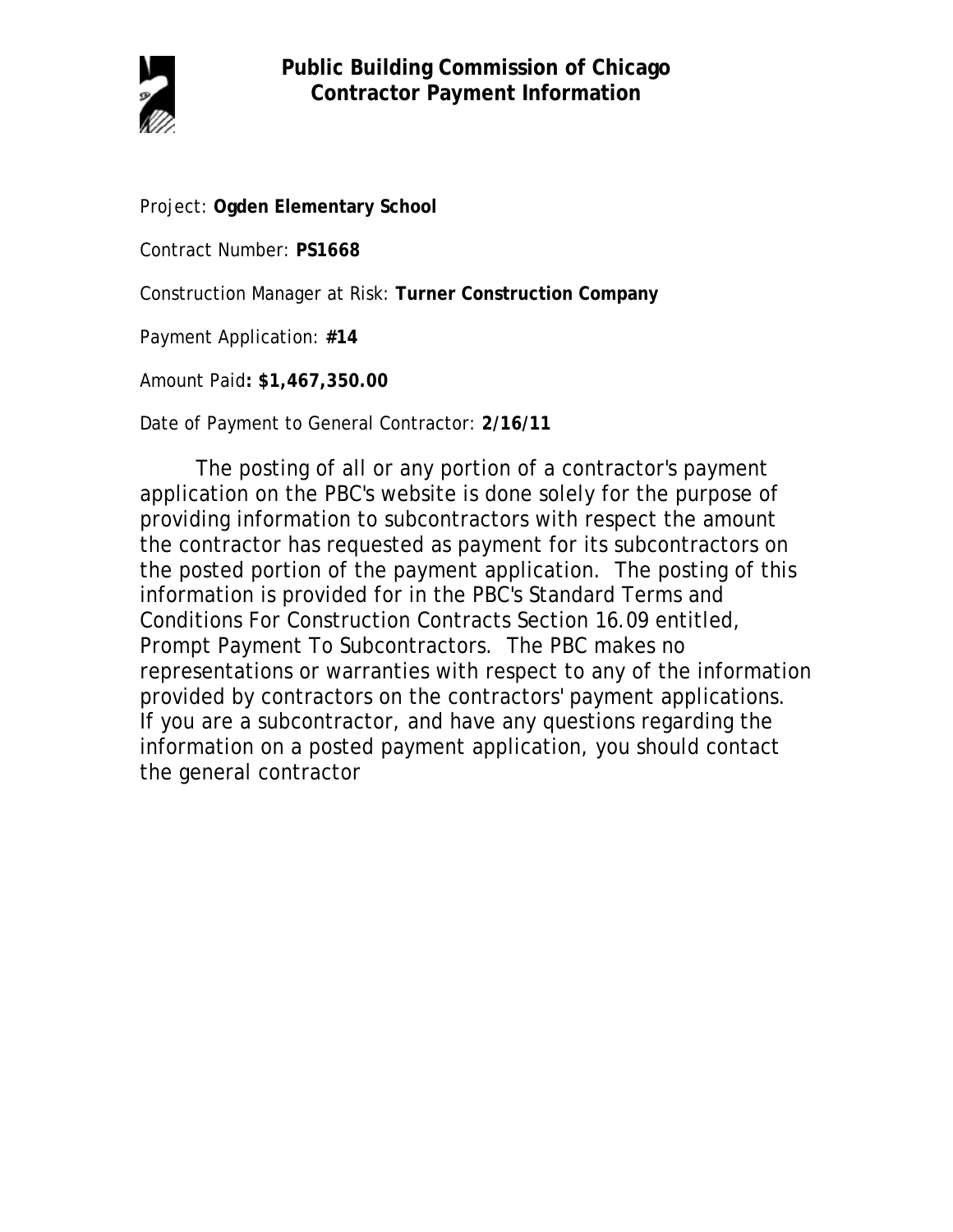# **PUBLIC BUILDING COMMISSION OF CHICAGO**

# **EXHIBIT S**

#### CERTIFICATE OF ARCHITECT - ENGINEER

| Date:                                 | <b>January 26, 2011</b>                                                                                                                                                                                                                                                                                                                                                                                                 |  |                                                                                                                                                                                                                                                                                                                                                                |                 |  |  |  |  |  |
|---------------------------------------|-------------------------------------------------------------------------------------------------------------------------------------------------------------------------------------------------------------------------------------------------------------------------------------------------------------------------------------------------------------------------------------------------------------------------|--|----------------------------------------------------------------------------------------------------------------------------------------------------------------------------------------------------------------------------------------------------------------------------------------------------------------------------------------------------------------|-----------------|--|--|--|--|--|
| Project:                              | <b>Ogden Replacement Elementary School</b>                                                                                                                                                                                                                                                                                                                                                                              |  |                                                                                                                                                                                                                                                                                                                                                                |                 |  |  |  |  |  |
|                                       | To: Public Building Commission of Chicago<br>In accordance with Resolution No.<br>adopted by the Public Building Commission of Chicago on<br>, relating to the \$<br>Revenue Bonds issued by the Public Building Commission of Chicago for the financing of this project (and all terms used herein shall have the same meaning as in said Resolution), I hereby certify to<br>the Commission and to its Trustee, that: |  |                                                                                                                                                                                                                                                                                                                                                                |                 |  |  |  |  |  |
|                                       |                                                                                                                                                                                                                                                                                                                                                                                                                         |  | 1. Obligations in the amounts stated herein have been incurred by the Commission and that each item thereof is a proper charge<br>against the Construction Account and has not been paid; and                                                                                                                                                                  |                 |  |  |  |  |  |
|                                       |                                                                                                                                                                                                                                                                                                                                                                                                                         |  | 2. No amount hereby approved for payment upon any contract will, when added to all amounts previously paid upon such<br>contract, exceed 90% of current estimates approved by the Architect - Engineer until the aggregate amount of payments withheld<br>equals 5% of the Contract Price (said retained funds being payable as set forth in said Resolution). |                 |  |  |  |  |  |
| THE CONTRACTOR                        |                                                                                                                                                                                                                                                                                                                                                                                                                         |  | <b>Turner Construction Company (Chicago)</b>                                                                                                                                                                                                                                                                                                                   |                 |  |  |  |  |  |
| <b>FOR</b>                            | is now entitled to the sum of                                                                                                                                                                                                                                                                                                                                                                                           |  | <b>Ogden Replacement Elementary School</b><br>\$1,467,350.00                                                                                                                                                                                                                                                                                                   |                 |  |  |  |  |  |
| <b>ADDITIONS</b><br><b>DEDUCTIONS</b> | ORIGINAL CONTRACT PRICE<br>NET ADDITION OR DEDUCTION<br>ADJUSTED CONTRACT PRICE                                                                                                                                                                                                                                                                                                                                         |  | \$44,788,221.00<br>\$0.00<br>\$0.00<br>\$0.00<br>\$44,788,221.00                                                                                                                                                                                                                                                                                               |                 |  |  |  |  |  |
|                                       | TOTAL AMOUNT EARNED                                                                                                                                                                                                                                                                                                                                                                                                     |  |                                                                                                                                                                                                                                                                                                                                                                | \$25,456,873.96 |  |  |  |  |  |
| <b>TOTAL RETENTION</b>                |                                                                                                                                                                                                                                                                                                                                                                                                                         |  |                                                                                                                                                                                                                                                                                                                                                                | \$1,969,594.96  |  |  |  |  |  |
|                                       | a) Reserve Withheld @ 10% of Total Amount Earned, but<br>not to exceed 1% of Contract Price<br>b) Liens and Other Withholding<br>c) Liquidated Damages Withheld                                                                                                                                                                                                                                                         |  | \$1,969,594.96<br>\$0.00<br>\$0.00                                                                                                                                                                                                                                                                                                                             |                 |  |  |  |  |  |
|                                       | TOTAL PAID TO DATE (Include this Payment)                                                                                                                                                                                                                                                                                                                                                                               |  |                                                                                                                                                                                                                                                                                                                                                                | \$23,487,279.00 |  |  |  |  |  |
|                                       | LESS: AMOUNT PREVIOUSLY PAID                                                                                                                                                                                                                                                                                                                                                                                            |  |                                                                                                                                                                                                                                                                                                                                                                | \$22,019,929.00 |  |  |  |  |  |
|                                       | AMOUNT DUE THIS PAYMENT                                                                                                                                                                                                                                                                                                                                                                                                 |  |                                                                                                                                                                                                                                                                                                                                                                | \$1,467,350.00  |  |  |  |  |  |
|                                       |                                                                                                                                                                                                                                                                                                                                                                                                                         |  | Date:                                                                                                                                                                                                                                                                                                                                                          |                 |  |  |  |  |  |

Architect - Engineer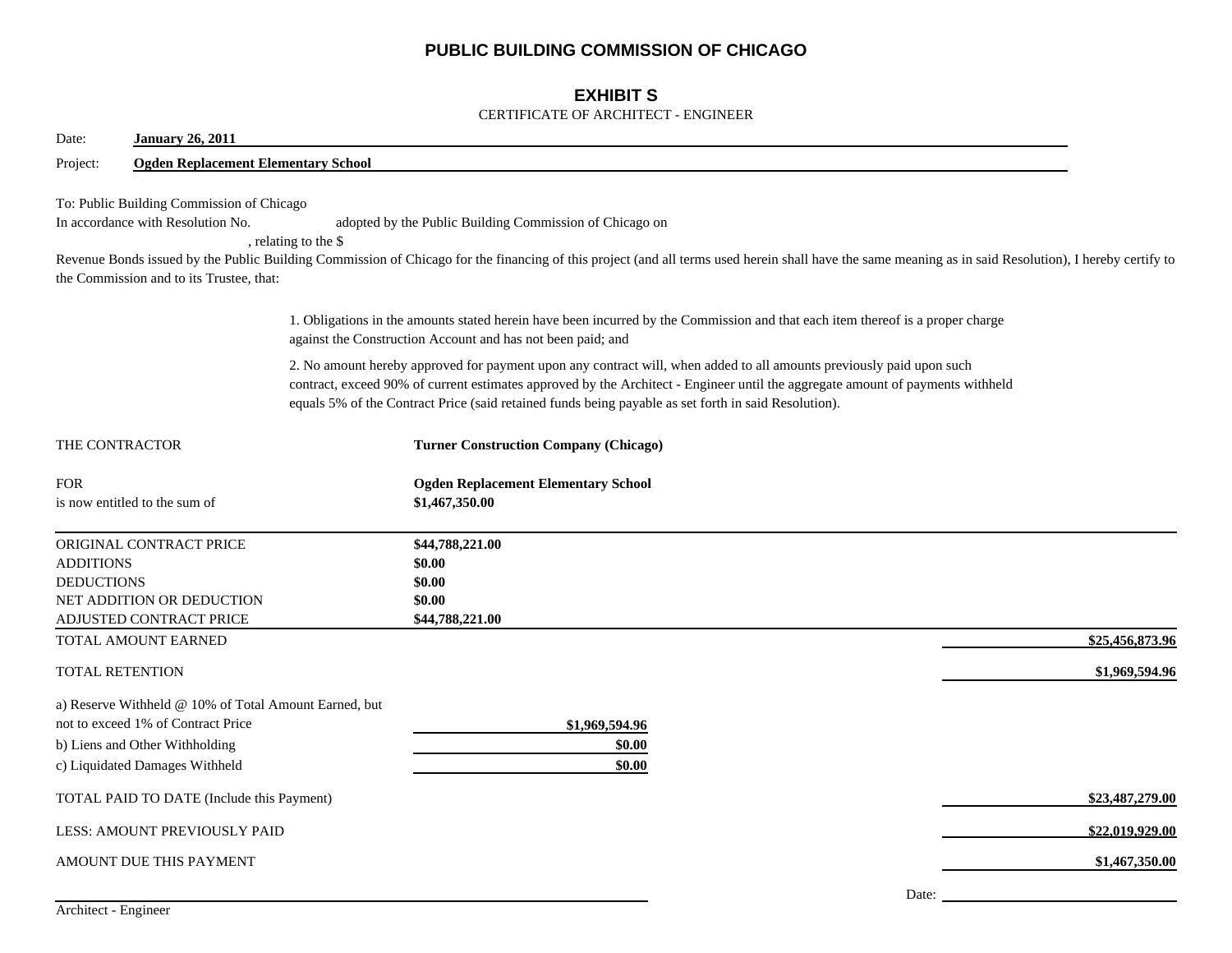## **(1 of 7) CONTRACTOR'S SWORN STATEMENT AND AFFIDAVIT FOR PARTIAL PAYMENT**

| <b>STATE OF Illinois</b> |          |
|--------------------------|----------|
|                          | $\{SS\}$ |
| <b>COUNTY OF Cook</b>    |          |

The affiant, being first duly sworn on oath, deposes and says that he/she is **Project Executive**, of **Turner Construction Company (Chicago)**, an **Illinois** corporation, and duly authorized to make this Affidavit in behalf of said corporation, and for him/herself individually; that he/she is well acquainted with the facts herein set forth and that said corporation is the Contractor with the PUBLIC BUILDING COMMISSION OF CHICAGO, Owner, under Contract No. **1632400** dated the **24th day of November, 2009**, for (describe nature of work)

#### **General Construction**

for (designate Project and Location)

#### **Ogden Replacement Elementary School**

#### **24 W. Walton, Chicago, Illinois 60610**

**·** that the following statements are made for the purpose of procuring a partial payment of

#### **One million four hundred sixty seven thousand three hundred fifty**

#### **\$1,467,350.00**

under the terms of said Contract;

**·** that the work for which payment is requested has been completed, free and clear of any and all claims, liens, charges, and expenses of any kind or nature whatsoever and in full compliance with the Contract Documents and the requirements of said Owner under them;

**·** that for the purposes of said Contract, the following persons have been contracted with, and have furnished or prepared materials, equipment, supplies, and services for, and having done labor on said improvement;

**·** that the respective amounts set forth opposite their names is the full amount of money due and to become due to each of them respectively;

**·** that this statement is a full, true, and complete statement of all such persons and of the full amount now due and the amount heretofore paid to each of them for such labor, materials, equipment, supplies, and services, furnished or prepared by each of them to or on account of said work, as stated:

| <b>NAME</b><br>and<br><b>ADDRESS</b>                                                                   | <b>TYPE</b><br>OF<br><b>WORK</b> | <b>TOTAL</b><br><b>CONTRACT</b><br><b>(INCLUDE</b><br>C.O.'s | <b>TOTAL</b><br><b>WORK</b><br><b>COMPLETE</b> | <b>LESS</b><br><b>RETENTION</b><br><b>(INCLUDE</b><br><b>CURRENT)</b> | <b>LESS</b><br><b>NET</b><br><b>PREVIOUSLY</b><br><b>PAID</b> | <b>NET</b><br><b>DUE</b><br><b>THIS</b><br><b>PERIOD</b> | <b>BALANCE</b><br><b>TO</b><br><b>BECOME</b><br><b>DUE</b> |
|--------------------------------------------------------------------------------------------------------|----------------------------------|--------------------------------------------------------------|------------------------------------------------|-----------------------------------------------------------------------|---------------------------------------------------------------|----------------------------------------------------------|------------------------------------------------------------|
| 001                                                                                                    | <b>TCCo GMP</b>                  |                                                              |                                                |                                                                       |                                                               |                                                          |                                                            |
| Pinto Construction.<br>7225 W. 105th Street.<br>Palos Hills, Illinois 60465                            | <b>Site Logisitcs</b>            | 330,659.00                                                   | 287,049.00                                     | 14,440.00                                                             | 269,803.00                                                    | 2,806.00                                                 | 58,050.00                                                  |
| Pinto Construction,<br>7225 W. 105th Street.<br>Palos Hills, Illinois 60465                            | <b>Site Logisitcs</b>            | 8,611.00                                                     | 6,890.00                                       | 0.00                                                                  | 6,890.00                                                      | 0.00                                                     | 1,721.00                                                   |
| Thatcher Foundations.<br>Inc.,<br>7100 Industrial Highway,<br>Gary, Indiana 46406                      | <b>Earth Retention</b>           | 513,829.00                                                   | 513,829.00                                     | 25,691.00                                                             | 488,138.00                                                    | 0.00                                                     | 25,691.00                                                  |
| Thatcher Foundations,<br>Inc.,<br>7100 Industrial Highway,<br>Gary, Indiana 46406                      | Earth Retention                  | 17,221.00                                                    | 17,221.00                                      | 0.00                                                                  | 17,221.00                                                     | 0.00                                                     | 0.00                                                       |
| John Keno & Company,<br>8608 West Catalpa Ave.,<br>Suite 808,<br>Chicago, Illinois 60656               | Excavation                       | 1,655,763.00                                                 | 1,553,653.00                                   | 46,611.00                                                             | 1,497,232.00                                                  | 9,810.00                                                 | 148,721.00                                                 |
| John Keno & Company,<br>8608 West Catalpa Ave.,<br><b>Suite 808.</b><br>Chicago, Illinois 60656        | Excavation                       | 43,673.00                                                    | 40,191.00                                      | 0.00                                                                  | 39,869.00                                                     | 322.00                                                   | 3,482.00                                                   |
| <b>Revcon Construction</b><br>Corporation,<br>500 Industrial Drive,<br>Prairie View, Illinois<br>60069 | Caissons                         | 1,550,091.00                                                 | 1,550,091.00                                   | 46,503.00                                                             | 1,503,588.00                                                  | 0.00                                                     | 46,503.00                                                  |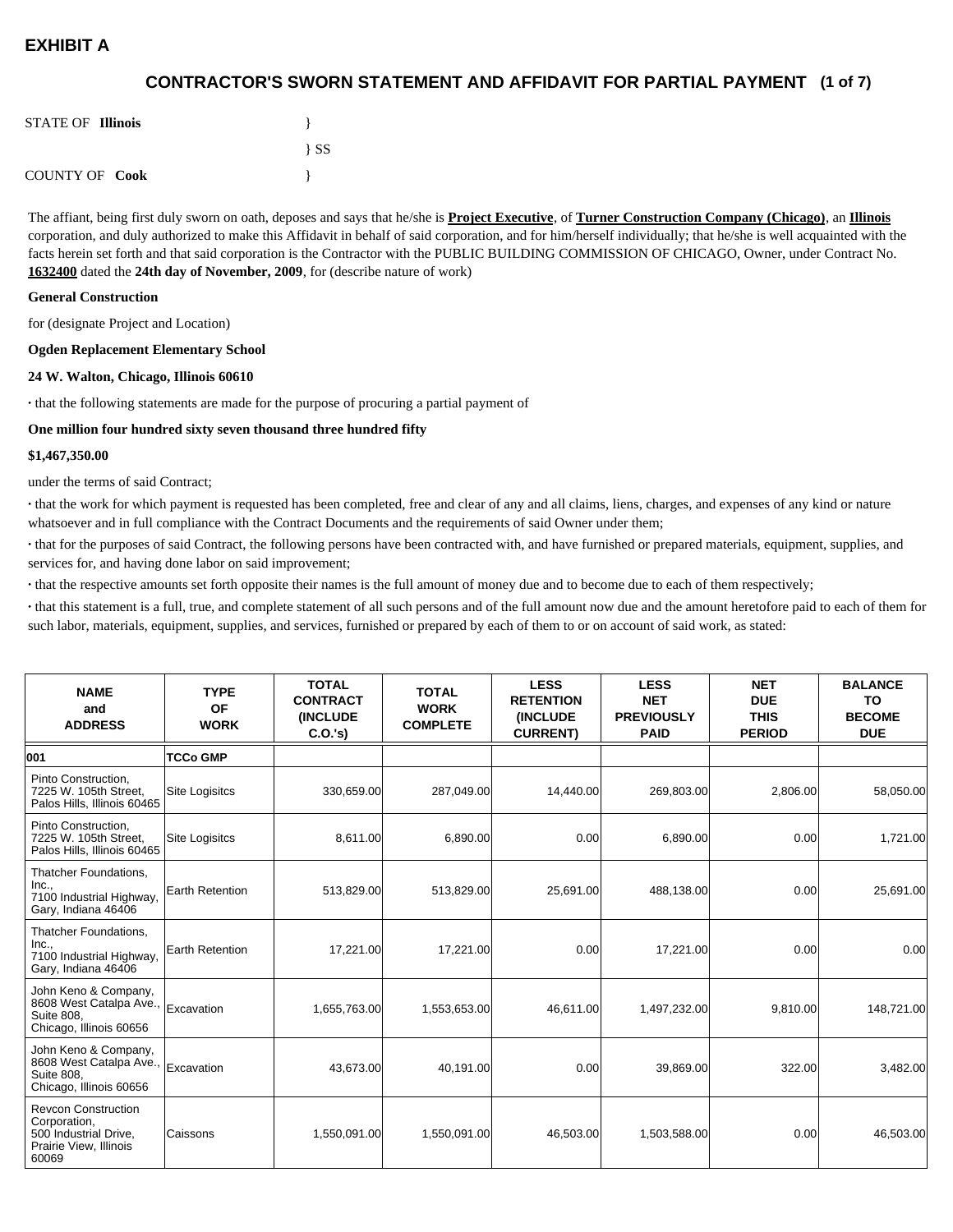### **(2 of 7) CONTRACTOR'S SWORN STATEMENT AND AFFIDAVIT FOR PARTIAL PAYMENT**

| <b>NAME</b><br>and<br><b>ADDRESS</b>                                                                       | <b>TYPE</b><br>OF<br><b>WORK</b> | <b>TOTAL</b><br><b>CONTRACT</b><br><b>(INCLUDE)</b><br>C.O.'s) | <b>TOTAL</b><br><b>WORK</b><br><b>COMPLETE</b> | <b>LESS</b><br><b>RETENTION</b><br><b>(INCLUDE)</b><br><b>CURRENT)</b> | <b>LESS</b><br><b>NET</b><br><b>PREVIOUSLY</b><br><b>PAID</b> | <b>NET</b><br><b>DUE</b><br><b>THIS</b><br><b>PERIOD</b> | <b>BALANCE</b><br>TO<br><b>BECOME</b><br><b>DUE</b> |
|------------------------------------------------------------------------------------------------------------|----------------------------------|----------------------------------------------------------------|------------------------------------------------|------------------------------------------------------------------------|---------------------------------------------------------------|----------------------------------------------------------|-----------------------------------------------------|
| <b>Revcon Construction</b><br>Corporation,<br>500 Industrial Drive,<br>Prairie View, Illinois<br>60069     | Caissons                         | 48,763.00                                                      | 48,763.00                                      | 0.00                                                                   | 48,763.00                                                     | 0.00                                                     | 0.00                                                |
| Reliable Contracting &<br>Equipment Co.,<br>333 N Ogden Ave,<br>Chicago, Illinois 60607                    | <b>Site Utilities</b>            | 400,802.00                                                     | 286,364.00                                     | 28,635.90                                                              | 255,974.00                                                    | 1,754.10                                                 | 143,073.90                                          |
| Reliable Contracting &<br>Equipment Co.,<br>333 N Ogden Ave,<br>Chicago, Illinois 60607                    | <b>Site Utilities</b>            | 8,844.00                                                       | 6,307.00                                       | 0.00                                                                   | 6,307.00                                                      | 0.00                                                     | 2,537.00                                            |
| Abbey Paving,<br>1949 County Line Road,<br>Aurora. Illinois 60502                                          | Paving                           | 42,310.00                                                      | 0.00                                           | 0.00                                                                   | 0.00                                                          | 0.00                                                     | 42,310.00                                           |
| Abbey Paving,<br>1949 County Line Road,<br>Aurora, Illinois 60502                                          | Paving                           | 1,443.00                                                       | 0.00                                           | 0.00                                                                   | 0.00                                                          | 0.00                                                     | 1,443.00                                            |
| Christy Webber<br>Landscape.<br>2900 W. Ferdinand St.<br>Chicago, Illinois 60612                           | Landscaping                      | 257,352.00                                                     | 0.00                                           | 0.00                                                                   | 0.00                                                          | 0.00                                                     | 257,352.00                                          |
| Christy Webber<br>Landscape,<br>2900 W. Ferdinand St,<br>Chicago, Illinois 60612                           | Landscaping                      | 8,776.00                                                       | 0.00                                           | 0.00                                                                   | 0.00                                                          | 0.00                                                     | 8,776.00                                            |
| Burling Builders, Inc.,<br>44 West 60th Street,<br>Chicago, Illinois 60621                                 | Concrete                         | 3,715,269.00                                                   | 3,300,532.00                                   | 165,029.00                                                             | 3,135,503.00                                                  | 0.00                                                     | 579,766.00                                          |
| Burling Builders, Inc.,<br>44 West 60th Street,<br>Chicago, Illinois 60621                                 | Concrete                         | 118,122.00                                                     | 105,601.00                                     | 0.00                                                                   | 105,601.00                                                    | 0.00                                                     | 12,521.00                                           |
| Illinois Masonry Corp.,<br>200 Telser Rd.,<br>Lake Zurich, Illinois<br>60047                               | Masonry and Stone                | 5,254,794.00                                                   | 4,113,053.65                                   | 411,305.65                                                             | 3,079,831.00                                                  | 621,917.00                                               | 1,553,046.00                                        |
| Illinois Masonry Corp.,<br>200 Telser Rd.,<br>Lake Zurich, Illinois<br>60047                               | Masonry and Stone                | 169,477.00                                                     | 130,498.00                                     | 0.00                                                                   | 110,160.00                                                    | 20.338.00                                                | 38,979.00                                           |
| Carlo Steel Corporation,<br>3100 East 87th Street,<br>Chicago, Illinois 60617                              | <b>Structural Steel</b>          | 2,537,114.00                                                   | 2,535,557.00                                   | 253,557.00                                                             | 2,282,000.00                                                  | 0.00                                                     | 255,114.00                                          |
| Carlo Steel Corporation,<br>3100 East 87th Street,<br>Chicago, Illinois 60617                              | <b>Structural Steel</b>          | 78,462.00                                                      | 78,030.00                                      | 0.00                                                                   | 78,030.00                                                     | 0.00                                                     | 432.00                                              |
| Chicago Architectural<br>Metals, Inc.,<br>4619 N. Ravenswood<br>Ave., Ste #201,<br>Chicago, Illinois 60640 | Miscellaneous<br>Metals          | 102,786.65                                                     | 102,786.65                                     | 0.00                                                                   | 195,947.31                                                    | (93, 160.66)                                             | 0.00                                                |
| Chicago Architectural<br>Metals, Inc.,<br>4619 N. Ravenswood<br>Ave., Ste #201,<br>Chicago, Illinois 60640 | Miscellaneous<br>Metals          | 3,867.36                                                       | 3,867.36                                       | 0.00                                                                   | 7,314.84                                                      | (3, 447.48)                                              | 0.00                                                |
| Scale Construction Inc.,<br>2101 S. CARPENTER<br>ST, 2ND FLOOR,<br>CHICAGO, Illinois 60608                 | <b>General Trades</b>            | 904,467.00                                                     | 111,677.00                                     | 11,165.00                                                              | 94,358.00                                                     | 6,154.00                                                 | 803,955.00                                          |
| Scale Construction Inc.,<br>2101 S. CARPENTER<br>ST, 2ND FLOOR,<br>CHICAGO, Illinois 60608                 | General Trades                   | 30,243.00                                                      | 3,811.00                                       | 0.00                                                                   | 3,629.00                                                      | 182.00                                                   | 26,432.00                                           |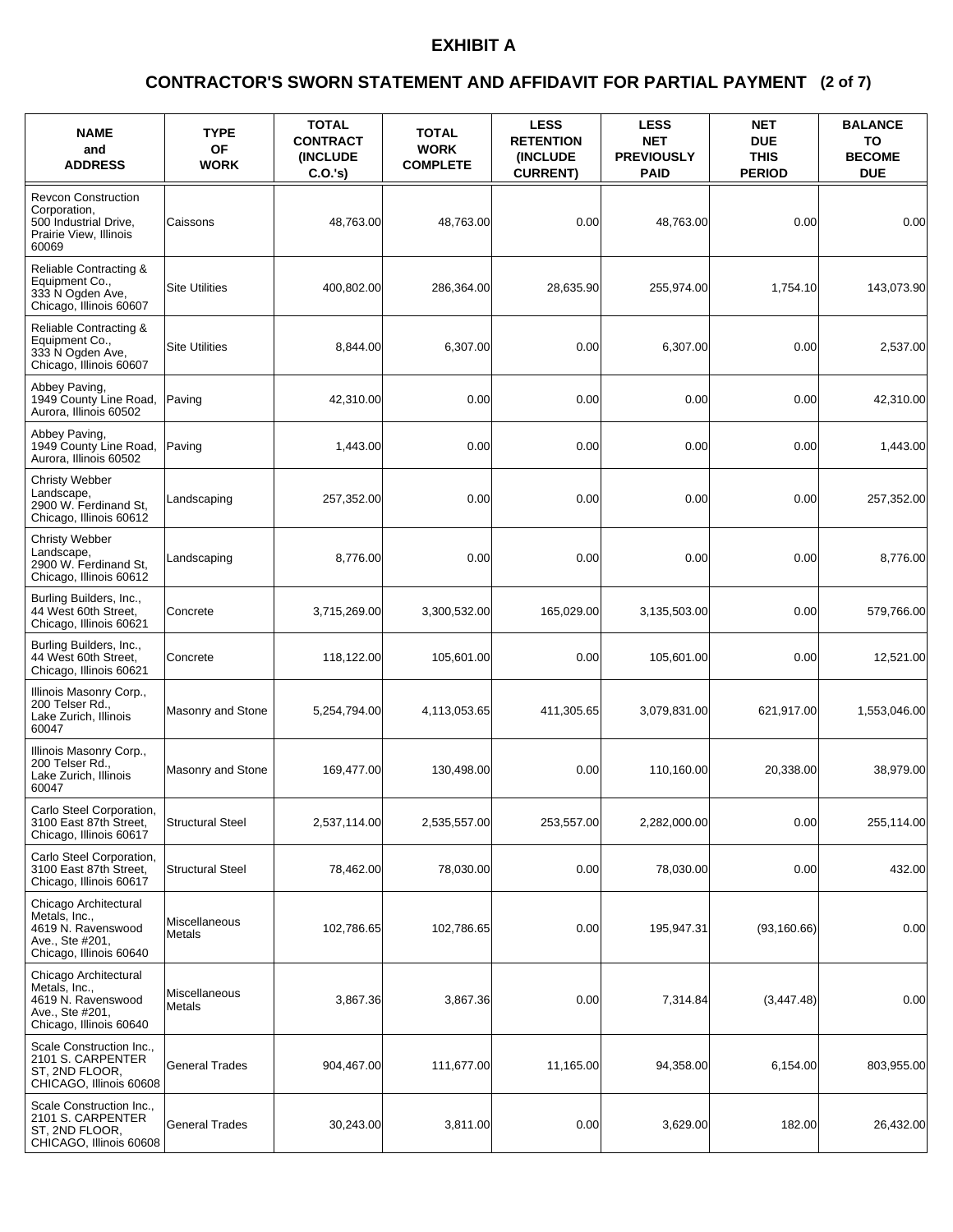### **(3 of 7) CONTRACTOR'S SWORN STATEMENT AND AFFIDAVIT FOR PARTIAL PAYMENT**

| <b>NAME</b><br>and<br><b>ADDRESS</b>                                                                                 | <b>TYPE</b><br>OF<br><b>WORK</b>               | <b>TOTAL</b><br><b>CONTRACT</b><br><b>(INCLUDE)</b><br>$C.O.'s$ ) | <b>TOTAL</b><br><b>WORK</b><br><b>COMPLETE</b> | <b>LESS</b><br><b>RETENTION</b><br>(INCLUDE<br><b>CURRENT)</b> | <b>LESS</b><br><b>NET</b><br><b>PREVIOUSLY</b><br><b>PAID</b> | <b>NET</b><br><b>DUE</b><br><b>THIS</b><br><b>PERIOD</b> | <b>BALANCE</b><br>TO<br><b>BECOME</b><br><b>DUE</b> |
|----------------------------------------------------------------------------------------------------------------------|------------------------------------------------|-------------------------------------------------------------------|------------------------------------------------|----------------------------------------------------------------|---------------------------------------------------------------|----------------------------------------------------------|-----------------------------------------------------|
| Carroll Seating Co.,<br>2105 Lunt,<br>Elk Grove Village, Illinois<br>60007                                           | Architectural<br>Millwork &<br>Casework        | 353,703.00                                                        | 0.00                                           | 0.00                                                           | 0.00                                                          | 0.00                                                     | 353,703.00                                          |
| Carroll Seating Co.,<br>2105 Lunt,<br>Elk Grove Village, Illinois<br>60007                                           | Architectural<br>Millwork &<br>Casework        | 12,061.00                                                         | 0.00                                           | 0.00                                                           | 0.00                                                          | 0.00                                                     | 12,061.00                                           |
| Kremer & Davis.<br>132 Osborne Road,<br>Fridley, Minnesota 55432                                                     | Waterproofing                                  | 434,800.00                                                        | 357,061.00                                     | 35,703.00                                                      | 321,358.00                                                    | 0.00                                                     | 113,442.00                                          |
| Kremer & Davis,<br>132 Osborne Road,<br>Fridley, Minnesota 55432                                                     | Waterproofing                                  | 14,557.00                                                         | 11,951.30                                      | 0.00                                                           | 11,951.30                                                     | 0.00                                                     | 2,605.70                                            |
| <b>Turner Construction</b><br>Company (Chicago),<br>55 East Monroe Street,<br>Suite 3100.<br>Chicago, Illinois 60603 | Roofing-Bennett &<br>Brosseau Roofing,<br>Inc. | (1,695,407.00)                                                    | 0.00                                           | 0.00                                                           | 0.00                                                          | 0.00                                                     | (1,695,407.00)                                      |
| Bennett & Brosseau<br>Roofing, Inc.,<br>535 Anderson Drive,<br>Romeoville, Illinois<br>60446                         | Roofing                                        | 3,334,907.00                                                      | 304,378.26                                     | 30,437.83                                                      | 273,940.43                                                    | 0.00                                                     | 3,060,966.57                                        |
| Bennett & Brosseau<br>Roofing, Inc.,<br>535 Anderson Drive,<br>Romeoville, Illinois<br>60446                         | Roofing                                        | 55,907.00                                                         | 10,381.93                                      | 0.00                                                           | 10,381.93                                                     | 0.00                                                     | 45,525.07                                           |
| ASC Fireproofing, Inc.,<br>607 Church Road,<br>Elgin, Illinois 60123                                                 | Fireproofing                                   | 175,444.00                                                        | 130,658.20                                     | 13,065.82                                                      | 117,592.38                                                    | 0.00                                                     | 57,851.62                                           |
| ASC Fireproofing, Inc.,<br>607 Church Road,<br>Elgin, Illinois 60123                                                 | Fireproofing                                   | 4,092.00                                                          | 3,126.00                                       | 0.00                                                           | 3,126.00                                                      | 0.00                                                     | 966.00                                              |
| Underland Architectural<br>Systems, Inc.,<br>20318 Torrence Avenue,<br>Lynwood, Illinois 60411                       | Curtaiwall/Glass/Metal<br>Panels               | 1,515,217.00                                                      | 459,835.00                                     | 45,983.40                                                      | 335,566.00                                                    | 78,285.60                                                | 1,101,365.40                                        |
| <b>Underland Architectural</b><br>Systems, Inc.,<br>20318 Torrence Avenue, Panels<br>Lynwood, Illinois 60411         | Curtaiwall/Glass/Metal                         | 50,955.00                                                         | 14,776.00                                      | 0.00                                                           | 12.090.00                                                     | 2,686.00                                                 | 36,179.00                                           |
| The Levy Company,<br>3925 Commercial<br>Avenue,<br>Northbrook, Illinois<br>60062                                     | Gypsum<br>Board/Plaster                        | 869,775.00                                                        | 60,008.35                                      | 6,000.85                                                       | 49,682.24                                                     | 4,325.26                                                 | 815,767.50                                          |
| The Levy Company,<br>3925 Commercial<br>Avenue,<br>Northbrook, Illinois<br>60062                                     | Gypsum<br>Board/Plaster                        | 29,531.00                                                         | 2,037.64                                       | 0.00                                                           | 1,884.08                                                      | 153.56                                                   | 27,493.36                                           |
| Mr. Davids Carpet<br>Service,<br>865 W Irving Park Road,<br>Itasca, Illinois 60143                                   | Ceramic & Quarry<br> Tile                      | 84,633.00                                                         | 0.00                                           | 0.00                                                           | 0.00                                                          | 0.00                                                     | 84,633.00                                           |
| Mr. Davids Carpet<br>Service.<br>865 W Irving Park Road,<br>Itasca, Illinois 60143                                   | Ceramic & Quarry<br> Tile                      | 2,886.00                                                          | 0.00                                           | 0.00                                                           | 0.00                                                          | 0.00                                                     | 2,886.00                                            |
| Metropolitan Terrazzo,<br>LLC,<br>645 Lunt Avenue,<br>Elk Grove Village, Illinois<br>60007                           | Terrazzo                                       | 938,000.00                                                        | 0.00                                           | 0.00                                                           | 0.00                                                          | 0.00                                                     | 938,000.00                                          |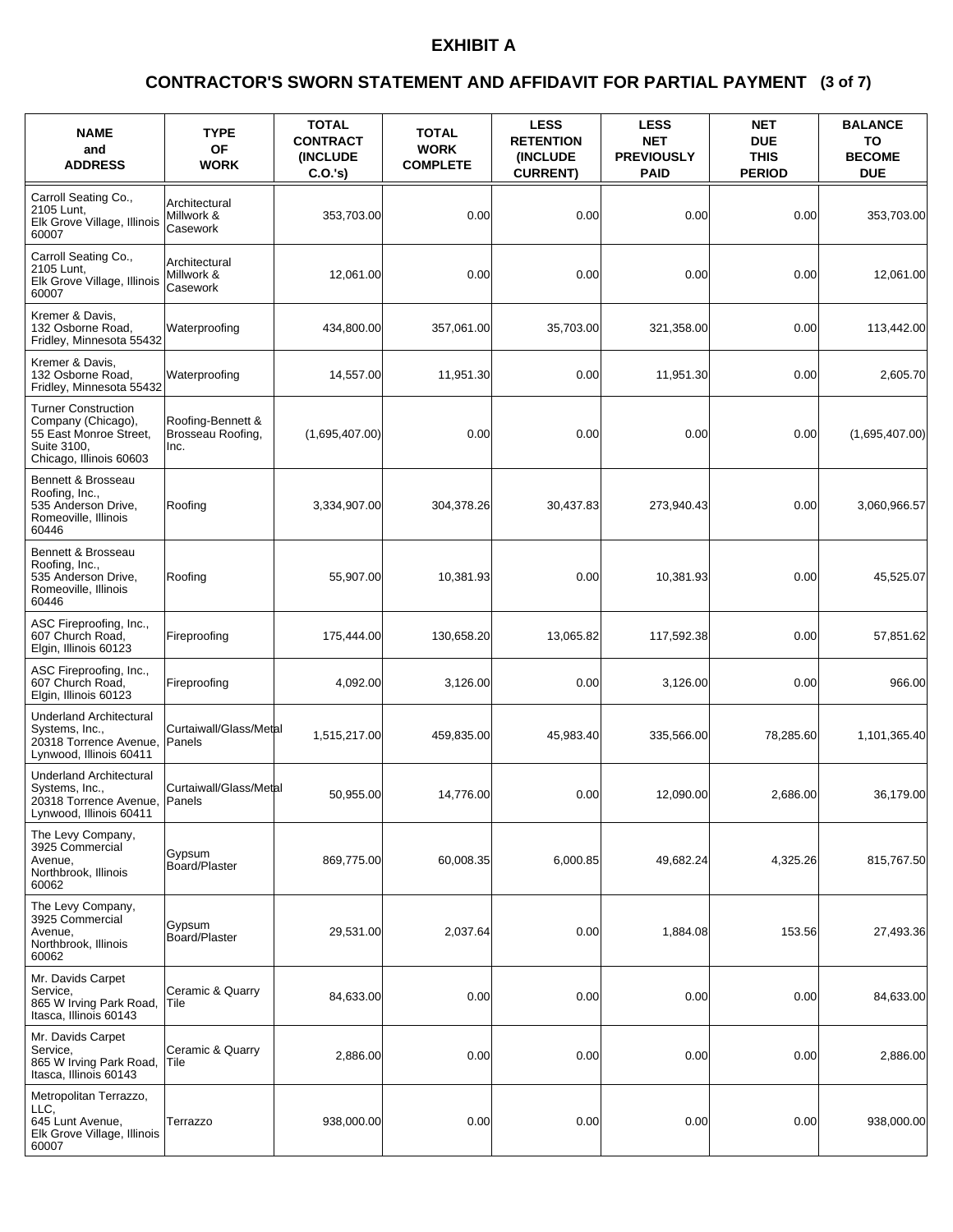### **(4 of 7) CONTRACTOR'S SWORN STATEMENT AND AFFIDAVIT FOR PARTIAL PAYMENT**

| <b>NAME</b><br>and<br><b>ADDRESS</b>                                                                   | <b>TYPE</b><br>OF<br><b>WORK</b>          | <b>TOTAL</b><br><b>CONTRACT</b><br><b>(INCLUDE)</b><br>C.O.'s) | <b>TOTAL</b><br><b>WORK</b><br><b>COMPLETE</b> | <b>LESS</b><br><b>RETENTION</b><br>(INCLUDE<br><b>CURRENT)</b> | <b>LESS</b><br><b>NET</b><br><b>PREVIOUSLY</b><br><b>PAID</b> | <b>NET</b><br><b>DUE</b><br><b>THIS</b><br><b>PERIOD</b> | <b>BALANCE</b><br>TO<br><b>BECOME</b><br><b>DUE</b> |
|--------------------------------------------------------------------------------------------------------|-------------------------------------------|----------------------------------------------------------------|------------------------------------------------|----------------------------------------------------------------|---------------------------------------------------------------|----------------------------------------------------------|-----------------------------------------------------|
| Metropolitan Terrazzo,<br>LLC,<br>645 Lunt Avenue.<br>Elk Grove Village, Illinois<br>60007             | Terrazzo                                  | 31,986.00                                                      | 0.00                                           | 0.00                                                           | 0.00                                                          | 0.00                                                     | 31,986.00                                           |
| Floors, Inc.<br>PO Box 700, 1341<br>Cobblestone Way,<br>Woodstock, Illinois<br>60098                   | Wood Flooring<br>W/Striping               | 81,800.00                                                      | 0.00                                           | 0.00                                                           | 0.00                                                          | 0.00                                                     | 81,800.00                                           |
| Floors, Inc,<br>PO Box 700, 1341<br>Cobblestone Way,<br>Woodstock, Illinois<br>60098                   | Wood Flooring<br>W/Striping               | 2,789.00                                                       | 0.00                                           | 0.00                                                           | 0.00                                                          | 0.00                                                     | 2,789.00                                            |
| Flooring Resources,<br>600 W. Pratt,<br>Elk Grove, Illinois 60007                                      | <b>Resilient Flooring &amp;</b><br>Carpet | 152,443.00                                                     | 0.00                                           | 0.00                                                           | 0.00                                                          | 0.00                                                     | 152,443.00                                          |
| Flooring Resources,<br>600 W. Pratt,<br>Elk Grove, Illinois 60007                                      | Resilient Flooring &<br>Carpet            | 5,198.00                                                       | 0.00                                           | 0.00                                                           | 0.00                                                          | 0.00                                                     | 5,198.00                                            |
| DBM Services, Inc.,<br>16W107 83rd Street.<br>Burr Ridge, Illinois 60527                               | <b>Fluid Applied</b><br>Flooring          | 97,960.00                                                      | 12,556.00                                      | 1,255.60                                                       | 11,300.40                                                     | 0.00                                                     | 86,659.60                                           |
| DBM Services, Inc.,<br>16W107 83rd Street,<br>Burr Ridge, Illinois 60527                               | <b>Fluid Applied</b><br>Flooring          | 3,340.00                                                       | 434.20                                         | 0.00                                                           | 434.20                                                        | 0.00                                                     | 2,905.80                                            |
| Continental Painting &<br>Decorating, Inc.,<br>2255 South Wabash<br>Avenue,<br>Chicago, Illinois 60616 | Painting                                  | 287,830.00                                                     | 0.00                                           | 0.00                                                           | 0.00                                                          | 0.00                                                     | 287,830.00                                          |
| Continental Painting &<br>Decorating, Inc.,<br>2255 South Wabash<br>Avenue.<br>Chicago, Illinois 60616 | Painting                                  | 9,815.00                                                       | 0.00                                           | 0.00                                                           | 0.00                                                          | 0.00                                                     | 9,815.00                                            |
| Poblocki Sign Company<br>LLC.<br>P.O. Box 1541,<br>Milwaukee, Wisconsin<br>53201-1541                  | Signage                                   | 92,000.00                                                      | 0.00                                           | 0.00                                                           | 0.00                                                          | 0.00                                                     | 92,000.00                                           |
| Poblocki Sign Company<br>LLC,<br>P.O. Box 1541,<br>Milwaukee, Wisconsin<br>53201-1541                  | Signage                                   | 3,137.00                                                       | 0.00                                           | 0.00                                                           | 0.00                                                          | 0.00                                                     | 3,137.00                                            |
| M.L. Rongo, Inc.,<br>4817 W. Lake Street,<br>Melrose Park, Illinois<br>60160                           | <b>Food Service</b><br>Equipment          | 167,920.00                                                     | 0.00                                           | 0.00                                                           | 0.00                                                          | 0.00                                                     | 167,920.00                                          |
| M.L. Rongo, Inc.,<br>4817 W. Lake Street,<br>Melrose Park, Illinois<br>60160                           | Food Service<br>Equipment                 | 5,726.00                                                       | 0.00                                           | 0.00                                                           | 0.00                                                          | 0.00                                                     | 5,726.00                                            |
| <b>SCHINDLER</b><br>ELEVATOR,<br>1530 Timberwolf Dr.<br>Holland, Ohio 43528                            | Elevators                                 | 349,500.00                                                     | 150,285.00                                     | 15,028.50                                                      | 0.00                                                          | 135,256.50                                               | 214,243.50                                          |
| SCHINDLER<br>ELEVATOR,<br>1530 Timberwolf Dr,<br>Holland, Ohio 43528                                   | Elevators                                 | 11,918.00                                                      | 4,957.89                                       | 0.00                                                           | 0.00                                                          | 4,957.89                                                 | 6,960.11                                            |
| F. E. Moran Fire<br>Protection,<br>2165 Shermer Rd Ste D,<br>Northbrook, Illinois<br>60062             | <b>Fire Protection</b>                    | 419,317.00                                                     | 359,114.00                                     | 35,912.60                                                      | 315,957.40                                                    | 7,244.00                                                 | 96,115.60                                           |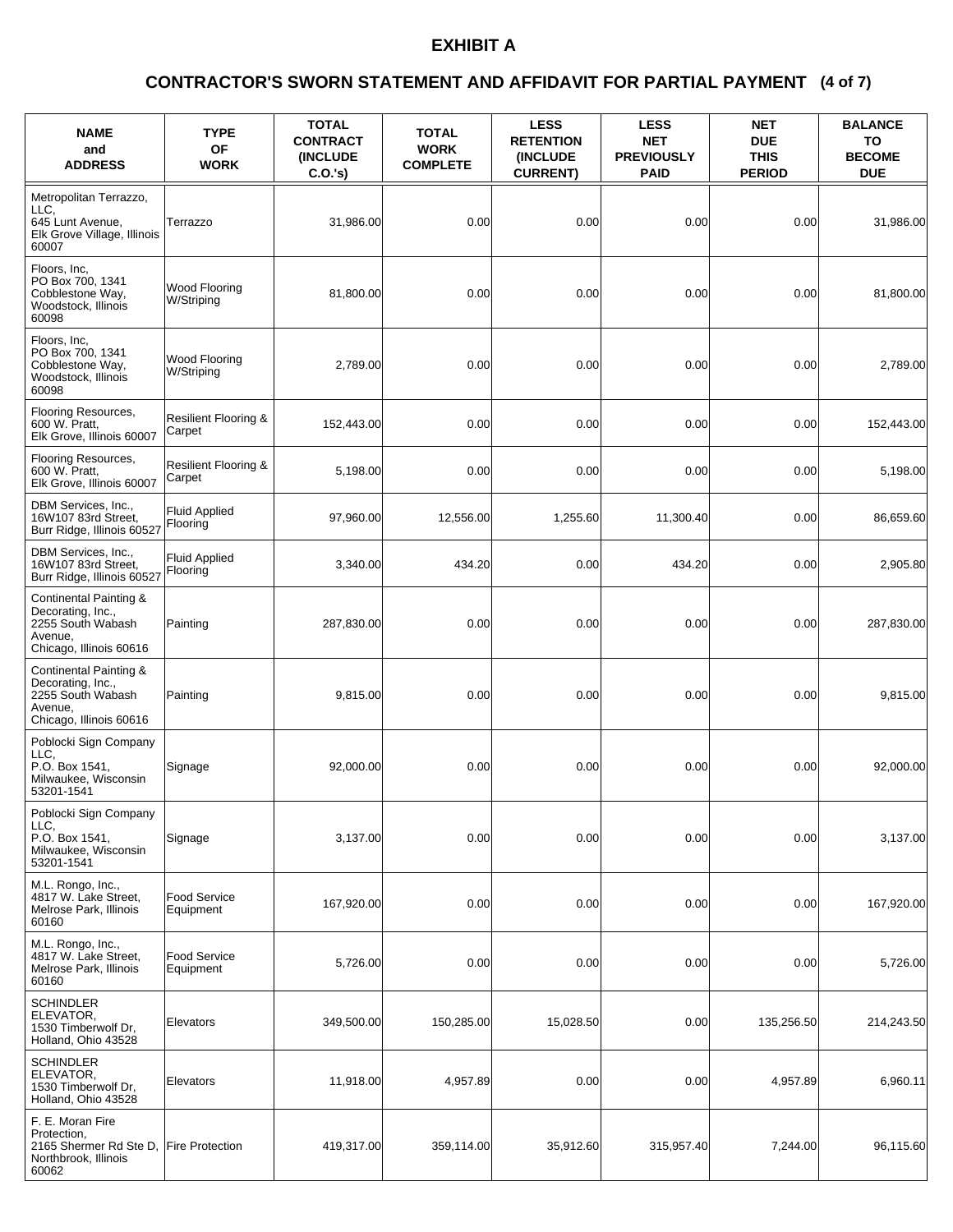### **(5 of 7) CONTRACTOR'S SWORN STATEMENT AND AFFIDAVIT FOR PARTIAL PAYMENT**

| <b>NAME</b><br>and<br><b>ADDRESS</b>                                                                                  | <b>TYPE</b><br><b>OF</b><br><b>WORK</b>                                                                                                                                                        | <b>TOTAL</b><br><b>CONTRACT</b><br><b>INCLUDE</b><br>C.O.'s | <b>TOTAL</b><br><b>WORK</b><br><b>COMPLETE</b> | <b>LESS</b><br><b>RETENTION</b><br>(INCLUDE<br><b>CURRENT)</b> | <b>LESS</b><br><b>NET</b><br><b>PREVIOUSLY</b><br><b>PAID</b> | <b>NET</b><br><b>DUE</b><br><b>THIS</b><br><b>PERIOD</b> | <b>BALANCE</b><br>ΤО<br><b>BECOME</b><br><b>DUE</b> |
|-----------------------------------------------------------------------------------------------------------------------|------------------------------------------------------------------------------------------------------------------------------------------------------------------------------------------------|-------------------------------------------------------------|------------------------------------------------|----------------------------------------------------------------|---------------------------------------------------------------|----------------------------------------------------------|-----------------------------------------------------|
| F. E. Moran Fire<br>Protection,<br>2165 Shermer Rd Ste D,<br>Northbrook, Illinois<br>60062                            | <b>Fire Protection</b>                                                                                                                                                                         | 12,273.00                                                   | 10,554.00                                      | 0.00                                                           | 9,941.00                                                      | 613.00                                                   | 1,719.00                                            |
| Norman Mechanical,<br>3850 Industrial Avenue,<br>Rolling Meadows, Illinois<br>60008                                   | Plumbing                                                                                                                                                                                       | 1,163,830.00                                                | 852,035.75                                     | 85,205.00                                                      | 648,830.75                                                    | 118,000.00                                               | 396,999.25                                          |
| Norman Mechanical.<br>3850 Industrial Avenue,<br>Rolling Meadows, Illinois<br>60008                                   | Plumbing                                                                                                                                                                                       | 32,701.00                                                   | 23,874.00                                      | 0.00                                                           | 20,274.00                                                     | 3,600.00                                                 | 8,827.00                                            |
| International Piping<br>Systems, Inc.,<br>444 East State Parkway,<br>Suite 123,<br>Schaumburg, Illinois<br>60173-4538 | Mechanical<br><b>W/Controls</b>                                                                                                                                                                | 3,611,884.00                                                | 2,539,137.00                                   | 253,913.70                                                     | 2,132,331.30                                                  | 152,892.00                                               | 1,326,660.70                                        |
| International Piping<br>Systems, Inc.,<br>444 East State Parkway,<br>Suite 123.<br>Schaumburg, Illinois<br>60173-4538 | Mechanical<br><b>W/Controls</b>                                                                                                                                                                | 103,971.00                                                  | 73,092.00                                      | 0.00                                                           | 68,205.00                                                     | 4,887.00                                                 | 30,879.00                                           |
| Connelly Electric,<br>40 S. Addison Rd, Suite<br>100<br>Addison, Illinois 60101                                       | Electrical                                                                                                                                                                                     | 3,947,886.00                                                | 1,366,943.70                                   | 136,587.36                                                     | 1,092,717.38                                                  | 137,638.96                                               | 2,717,529.66                                        |
| Connelly Electric,<br>40 S. Addison Rd, Suite<br>100<br>Addison, Illinois 60101                                       | Electrical                                                                                                                                                                                     | 125,795.00                                                  | 44,029.25                                      | 0.00                                                           | 40,254.25                                                     | 3,775.00                                                 | 81,765.75                                           |
| To Be Let                                                                                                             | Unawarded                                                                                                                                                                                      | 361,228.00                                                  | 0.00                                           | 0.00                                                           | 0.00                                                          | 0.00                                                     | 361,228.00                                          |
| <b>Turner Construction</b><br>Company (Chicago),<br>55 East Monroe Street,<br>Suite 3100,<br>Chicago, Illinois 60603  | <b>TCCo Construction</b><br>ContingencyNot-To-Exceed<br>General<br>ConditionFixed<br>General<br>ConditionsRailroad<br>InsuranceTCCo<br>P&P BondBuilders<br><b>Risk InsuranceCM</b><br>Fee (2%) | 7,452,568.99                                                | 3,068,045.83                                   | 306,803.15                                                     | 2,527,635.41                                                  | 233,607.27                                               | 4,691,326.31                                        |
|                                                                                                                       | <b>Subtotal TCCo GMP</b>                                                                                                                                                                       | 42,518,616.00                                               | 24,655,043.96                                  | 1,969,594.96                                                   | 21,230,168.00                                                 | 1,455,281.00                                             | 19,833,167.00                                       |
| 002                                                                                                                   | <b>TCCo GMP without</b><br>retention held                                                                                                                                                      |                                                             |                                                |                                                                |                                                               |                                                          |                                                     |
| <b>Turner Construction</b><br>Company (Chicago),<br>55 East Monroe Street,<br>Suite 3100,<br>Chicago, Illinois 60603  | Subguard                                                                                                                                                                                       | 442,657.00                                                  | 432,205.00                                     | 0.00                                                           | 432,205.00                                                    | 0.00                                                     | 10,452.00                                           |
| <b>Turner Construction</b><br>Company (Chicago),<br>55 East Monroe Street.<br>Suite 3100,<br>Chicago, Illinois 60603  | <b>TCCo Insurance</b>                                                                                                                                                                          | 392,187.00                                                  | 219,625.00                                     | 0.00                                                           | 207,556.00                                                    | 12,069.00                                                | 172,562.00                                          |
| <b>Turner Construction</b><br>Company (Chicago),<br>55 East Monroe Street,<br>Suite 3100,<br>Chicago, Illinois 60603  | Preconstruction<br>Services                                                                                                                                                                    | 150,000.00                                                  | 150,000.00                                     | 0.00                                                           | 150,000.00                                                    | 0.00                                                     | 0.00                                                |
| Subtotal TCCo GMP without retention held                                                                              |                                                                                                                                                                                                | 984,844.00                                                  | 801,830.00                                     | 0.00                                                           | 789,761.00                                                    | 12,069.00                                                | 183,014.00                                          |
| 003                                                                                                                   | Owner<br>Contingency                                                                                                                                                                           |                                                             |                                                |                                                                |                                                               |                                                          |                                                     |
| To Be Let                                                                                                             | Owner Contingency                                                                                                                                                                              | 1,284,761.00                                                | 0.00                                           | 0.00                                                           | 0.00                                                          | 0.00                                                     | 1,284,761.00                                        |
|                                                                                                                       | <b>Subtotal Owner Contingency</b>                                                                                                                                                              | 1,284,761.00                                                | 0.00                                           | 0.00                                                           | 0.00                                                          | 0.00                                                     | 1,284,761.00                                        |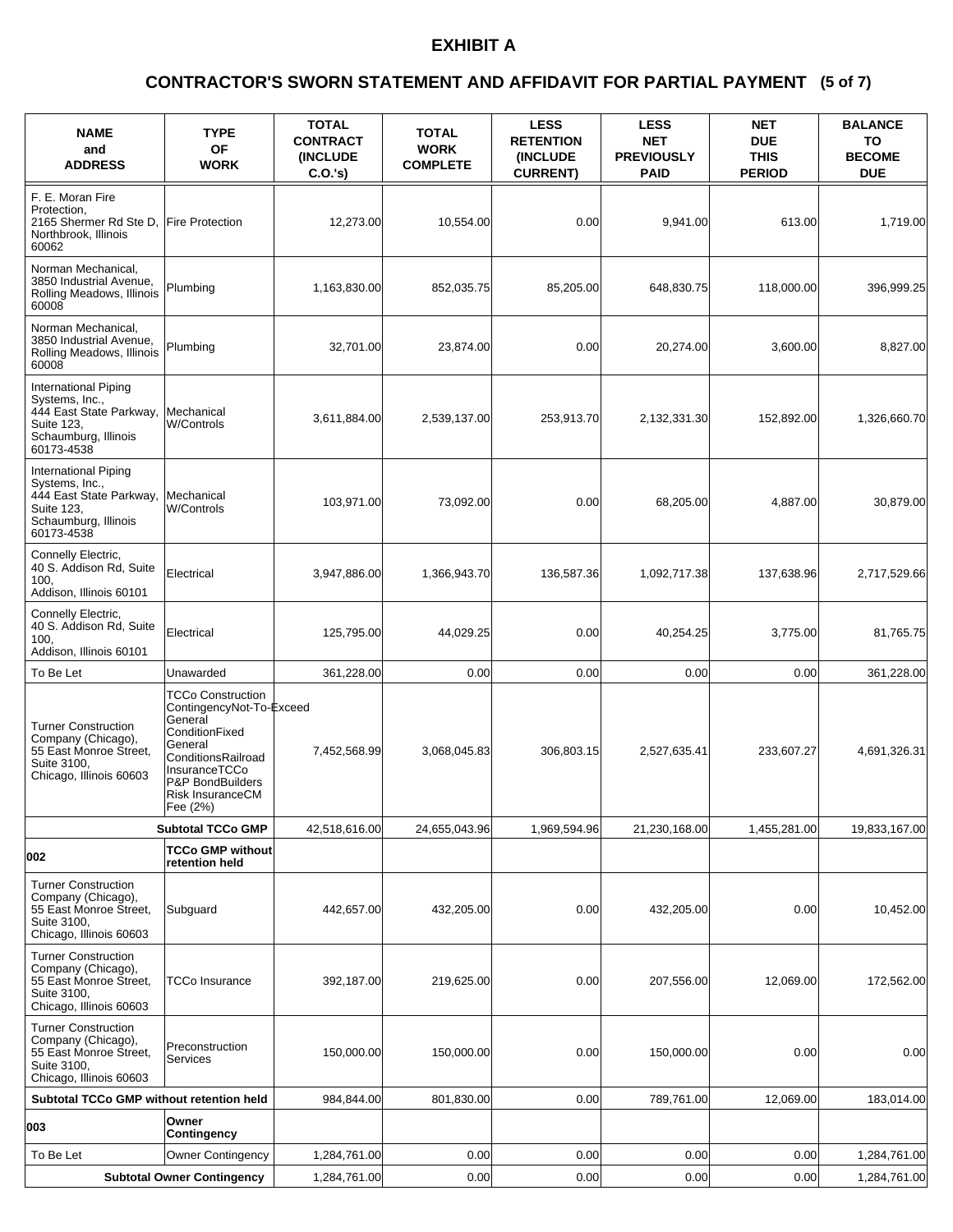## **(6 of 7) CONTRACTOR'S SWORN STATEMENT AND AFFIDAVIT FOR PARTIAL PAYMENT**

| <b>NAME</b><br>and<br><b>ADDRESS</b> | TYPE<br>ΟF<br><b>WORK</b> | TOTAL<br><b>CONTRACT</b><br><b>INCLUDE</b><br>C.O.'s | TOTAL<br><b>WORK</b><br><b>COMPLETE</b> | <b>LESS</b><br><b>RETENTION</b><br><b>INCLUDE</b><br><b>CURRENT)</b> | <b>LESS</b><br><b>NET</b><br><b>PREVIOUSLY</b><br><b>PAID</b> | <b>NET</b><br><b>DUE</b><br>THIS<br><b>PERIOD</b> | <b>BALANCE</b><br>ТΟ<br><b>BECOME</b><br><b>DUE</b> |
|--------------------------------------|---------------------------|------------------------------------------------------|-----------------------------------------|----------------------------------------------------------------------|---------------------------------------------------------------|---------------------------------------------------|-----------------------------------------------------|
|                                      | Total                     | 44,788,221.00                                        | 25,456,873.96                           | .969.594.96                                                          | 22,019,929.00                                                 | 1,467,350.00                                      | 21,300,942.00                                       |